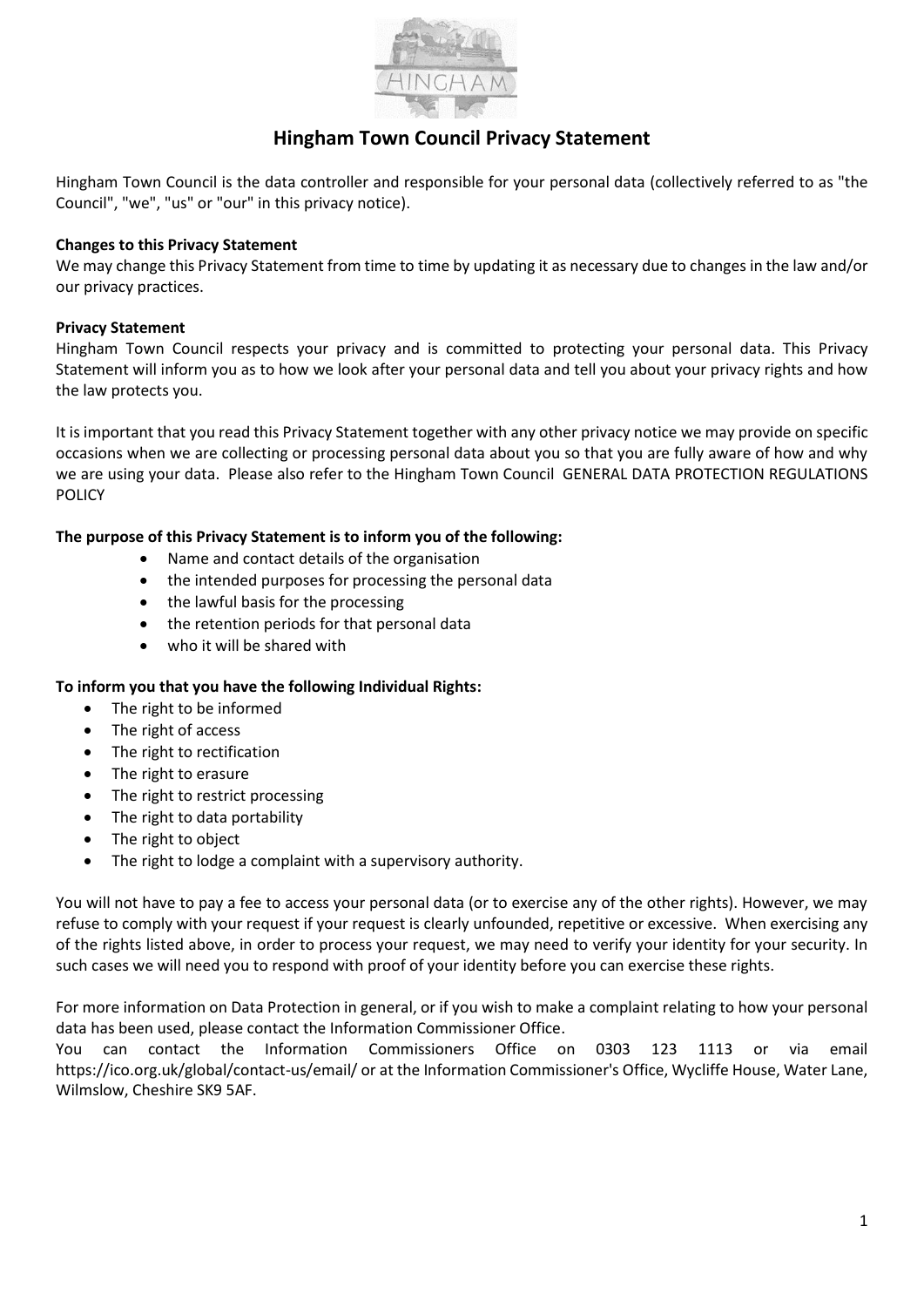Hingham Town Council CONTACT DETAILS Clerk to Hingham Town Council 11 Rectory Road Rockland All Saints Attleborough Norfolk NR17 1XA [hinghamtc@hotmal.com](mailto:hinghamtc@hotmal.com) 01953 483891

The council will comply with data protection law. This says that the personal data we hold about you must be:

- Used lawfully, fairly and in a transparent way.
- Collected only for valid purposes that we have clearly explained to you and not used in any way that is incompatible with those purposes.
- Relevant to the purposes we have told you about and limited only to those purposes.
- Accurate and kept up to date.
- Kept only as long as necessary for the purposes we have told you about.
- Kept and destroyed securely including ensuring that appropriate technical and security measures are in place to protect your personal data to protect personal data from loss, misuse, unauthorised access and disclosure

## **What kind of personal data do we process?**

Personal data, or personal information, means any information about an individual from which that person can be identified. It does not include data where the identity has been removed (anonymous data). We may collect, use, store and transfer different kinds of personal data about you as follows:

- Identity, first name, maiden name, last name, marital status, title, date of birth, gender and National Insurance Number
- Details of family members
- Contact details, address, email address and telephone numbers
- Details of services you have received from us
- Details of services and goods you have provided to us
- Transaction Data: includes details about payments to and from you
- Copies of correspondence between you and the Council, including data you have provided to us within that correspondence
- Employment details (if you apply for a job with or are employed by the Council)
- Personal details and details of notifiable interests that you must provide if you are elected or co-opted as a Councillor

The law allows us to also collect Special Categories of Personal Data about you if we have legal basis for doing so, (this includes details about your race or ethnicity, religious or philosophical beliefs, sex life, sexual orientation, political opinions, trade union membership, information about your health). We may also process information about criminal convictions and offences. There is special protection for the personal data of a child. The age when a child can give their own consent is 13. If the council requires consent from young people under 13, the council must obtain a parent or guardian's consent in order to process the personal data lawfully. Consent forms for children age 13 plus, must be written in language that they will understand.

The amount of personal data collected from you will be relevant to the purposes for which it is collected. We will never use your personal information for purposes other than those for which it was provided or obtained without first obtaining your consent.

#### **Why we need to collect personal data from you and what we use personal data for?**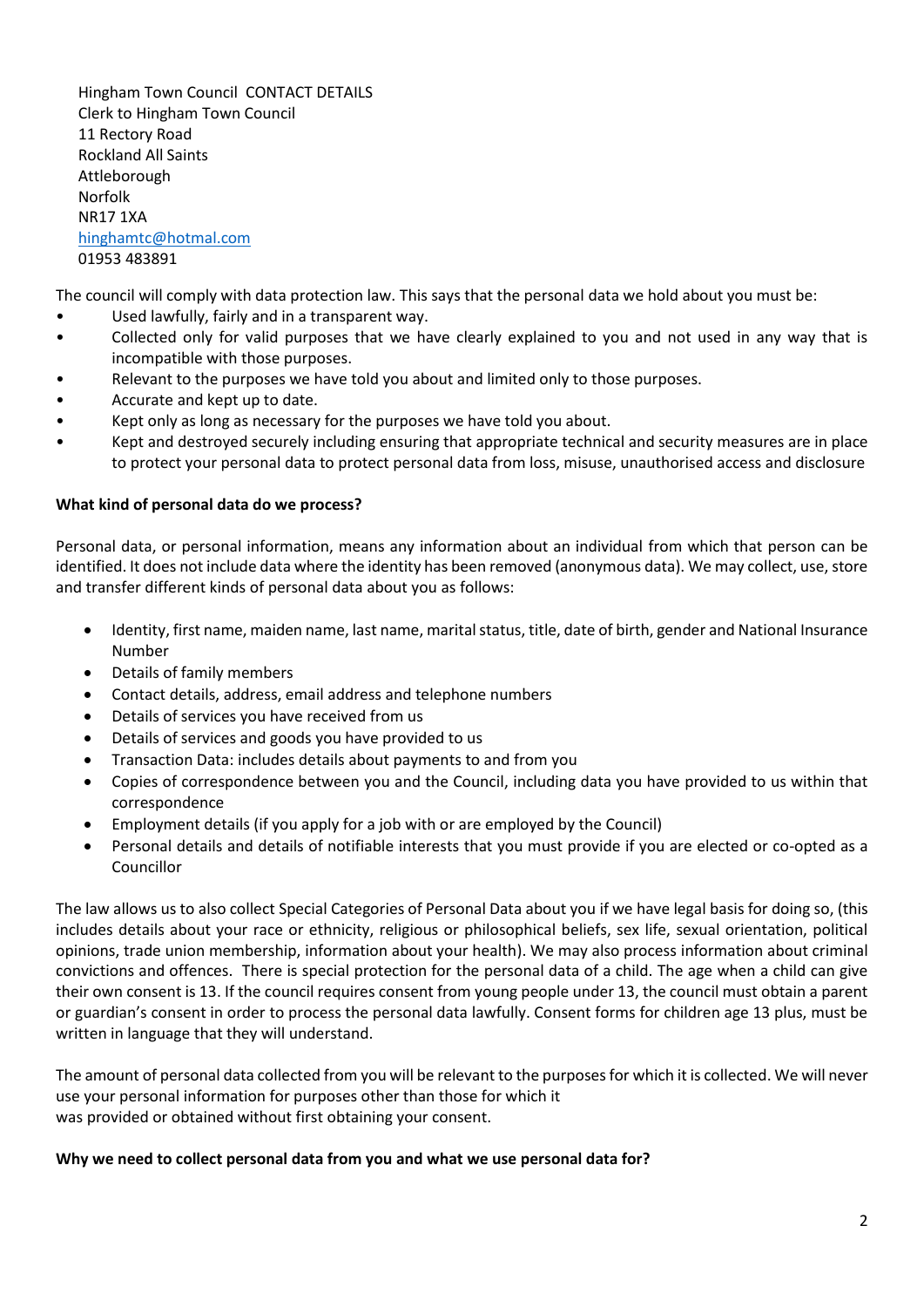We will often need your personal information to:-

- Comply with legal obligations and carry out duties which the Council is subject to
- Deliver, monitor and manage services to you, including to contact you about these services
- To promote the interests of the council and/or to send you communications which you have requested and that may be of interest to you. This may include information about campaigns, appeals, other new projects or initiatives and to seek your views, opinions or comments
- To maintain our own accounts and records
- Monitor and manage services provided to us, by you
- Assess applications for employment, or applications to become a Councillor
- Manage the employment of our staff who deliver our services
- Respond to requests from you
- Process applications for grants/funding
- Record and investigate concerns or complaints you have about our services and record and monitor correspondence between you and our staff/Councillors
- Monitor spending on services and income received, and process financial transactions
- To prevent and detect fraud and corruption in the use of public funds and where necessary for the law enforcement functions
- Monitor the quality of services and plan the future delivery of services

# **If you fail to provide personal data**

Where we need to collect personal data by law, based on public interest or under the terms of a contract we have with you and you fail to provide that data when requested, we may not be able to help you further.

# **Your duty to inform us of changes**

It is important that the personal data we hold about you is accurate and current. Please keep us informed if your personal data changes during your relationship with us.

# **Legal basis for using your personal data**

Generally the legal basis for processing your information is where: -

- You have given consent
- You have entered into a contract with us
- It is necessary to perform our statutory duties
- It is necessary to protect someone in an emergency
- It is required by law
- It is necessary for employment purposes
- It is necessary for the establishment, exercise, or defence of legal claims
- You have made your information publicly available
- It is necessary to protect public health
- It is necessary for archiving, research, or statistical purposes
- It is in the public interest to do so
- Legitimate purpose
- It amounts to a substantial public interest
- It concerns social security law or employment law

Please note where we are relying on consent to process your personal data, you have the right to withdraw this consent at any time. However, this will not affect the lawfulness of any processing carried out before you withdraw your consent. If you withdraw your consent, we may not be able to provide certain products or services to you. We will advise you if this is the case at the time you withdraw your consent.